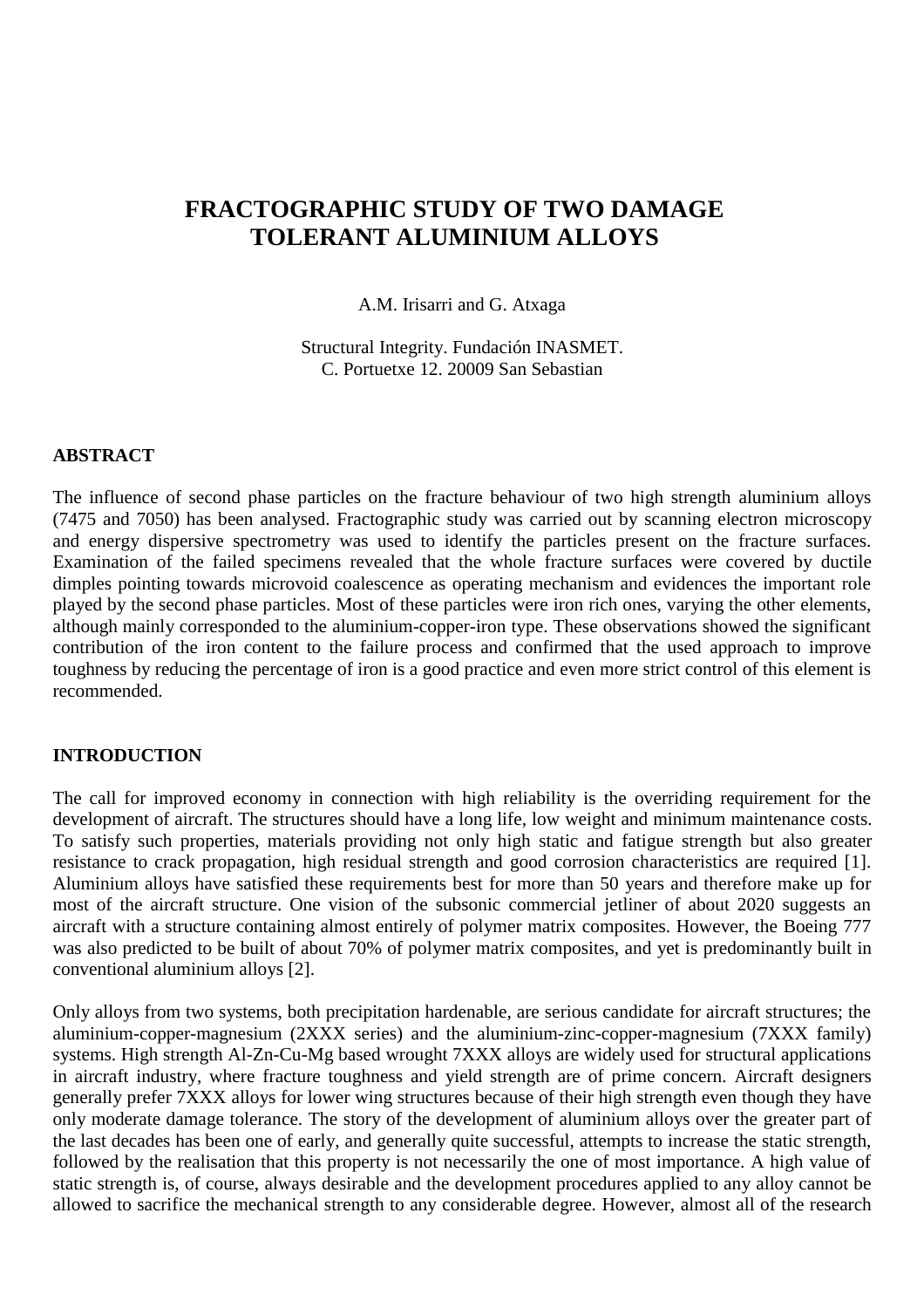effort which has been directed towards aircraft alloys in recent years has been aimed at the enhancement of toughness, fatigue resistance and resistance to the various types of corrosion, even where this has involved some loss of strength [3]. This target was achieved by limiting the content of some accompanying elements, especially iron and silicon, and by optimisation of the entire manufacturing process from casting to the final product. Alloy 7475 is an example of this improvement in composition by more strict control of these impurities. This alloy develops strength levels comparable to those of traditional 7075 in similar tempers, but with increased toughness, being possible its use for lower wing skins and fuselages. Moreover, the necessity of higher through hardening properties lead to the development of new alloys in which chromium was replaced by zirconium as the element added to inhibit or retard the recrystallisation process. One of these alloys, available since the last seventies, with controlled contents of iron and silicon is the alloy 7050.

Three different types of second phase particles can be distinguished in heat treatable aluminium 7XXX alloys. The first one corresponds to the intermetallic particles formed during the solidification, due to the segregation of elements. These intermetallic particles can be hardly taken into solid solution and are virtually unaffected by heat treatment. A second class of particles, denominated dispersoids, is formed by solid state precipitation. They are constituted by chromium, manganese or zirconium, elements added to high strength aluminium alloys to modify the dynamic recovery and thus to control static recrystallisation in hot worked products, and other alloy elements such as aluminium, magnesium or copper [4]. The third type of particles consists in the very fine metastable precipitates that are responsible for most of the strengthening of the alloy. These precipitates are formed during the holding of the alloy, rapidly quenched from above the solvus temperature, at either room temperature (natural ageing) or elevated temperature (artificial ageing) A change in the number, size, shape and nature of these precipitates is observed during this process from near spherical particles denominated Guinier-Preston zones, through a transition η´ semicoherent precipitate, and, finally, to the equilibrium incoherent η phase [5]. Logically these different particles must have a different influence on the mechanical properties of the alloy. Consequently, in order to develop improved materials, larger effort is needed in understanding how the microstructure affects the properties of these alloys.

The aim of this paper is to analyse the influence of second phase particles present in the microstructure of two high strength aluminium alloys on their fracture and fatigue behaviour.

# **EXPERIMENTAL PROCEDURE**

Materials chosen for this study corresponded to two 50-mm thick plates of two high strength aluminiumzinc-copper-magnesium alloys, 7475 and 7050, whose chemical compositions are given in Table 1.

| Alloy | $\overline{ }$<br>ำก<br>ப | U u | Mg                    | HΑ<br>◡                 | ~·<br>ΜI | ۰.,<br>ັ                 | -44  | Al             |
|-------|---------------------------|-----|-----------------------|-------------------------|----------|--------------------------|------|----------------|
| 7475  | J.U                       | 1.V | ∠.−                   | 0.09                    | v. 1 v   | 0.20                     | -    | <b>Balance</b> |
| 7050  | v.v                       | ر   | $\sim$<br><u>_. _</u> | 1 <sub>0</sub><br>◡.⊥ ▱ | v. 1 1   | $\overline{\phantom{0}}$ | ◡.⊥∠ | <b>Balance</b> |

TABLE 1 CHEMICAL COMPOSITION OF THE TWO ALUMINIUM ALLOYS

Alloy 7475 was in the T7351 condition, that is, solution treated after a high temperature soaking time to achieve a nearly homogeneous solid solution, rapidly cooled, stress relieved by stretching and two stage aged to obtain the required precipitation hardening. The strength achieved after this treatment is lower than the peak strength but possesses the advantages of higher toughness and better exfoliation and stress corrosion cracking resistance. The T7451 condition, used for the alloy 7050, consists in a very similar treatment but with stress corrosion resistance and mechanical strength intermediate between those of T7351 and T7651 conditions.

Tensile tests were carried out at room temperature on specimens machined from each plate at two different locations (1/4 thickness and middle of the plate) and with two different orientations (longitudinal and long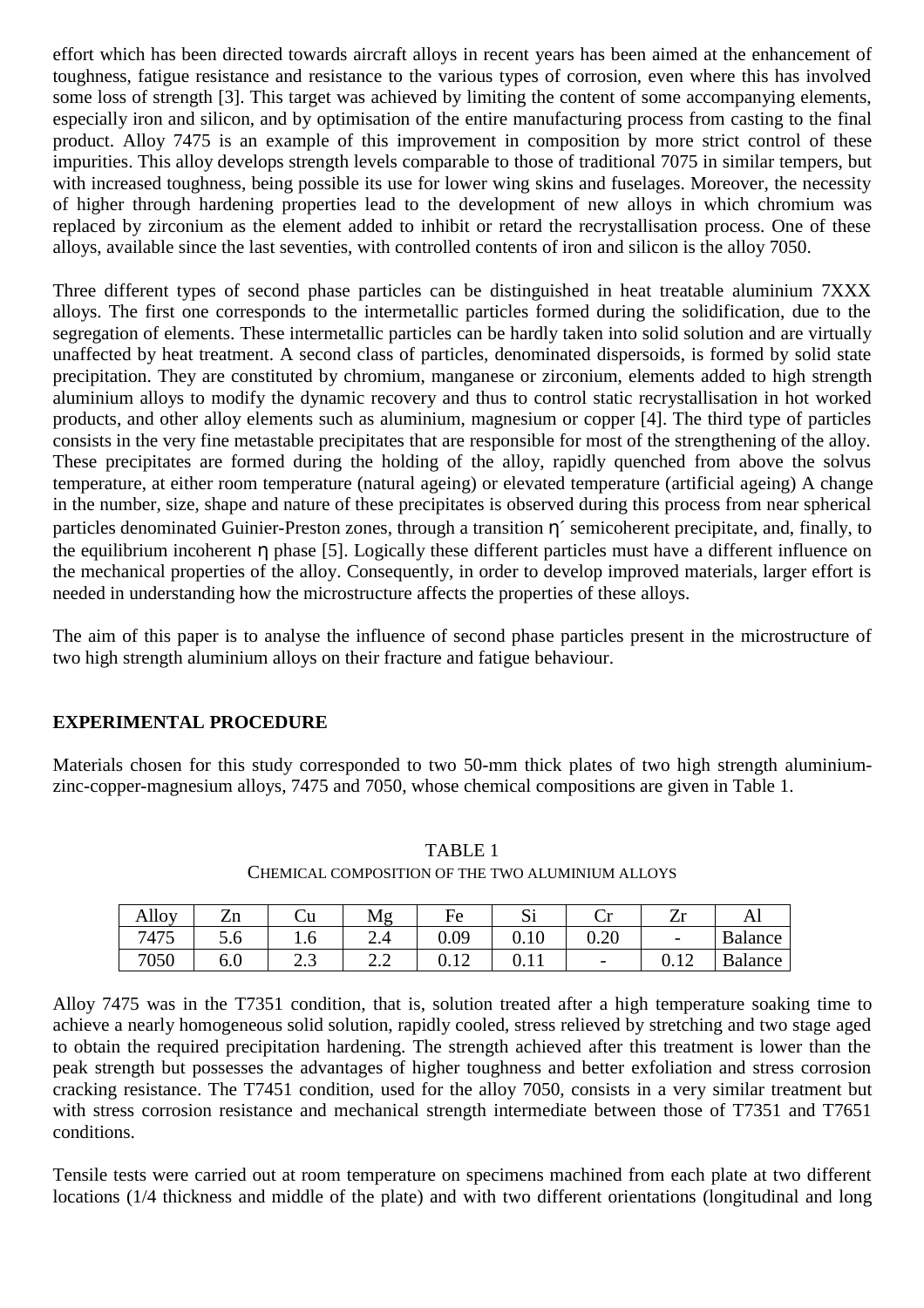transverse). Fracture toughness tests were also performed at room temperature using 25-mm thick CT specimens machined at the same locations that the tensile test specimens, in the L-T and T-L orientations. A more detailed description of this experimental procedure was published in reference [6]. In order to facilitate the analysis of the influence of the various particles on the fracture behaviour of both alloys the average values obtained in all these tests are summarised in the Table 2.

#### TABLE 2

MECHANICAL PROPERTIES OF THE TWO ALLOYS AT THE VARIOUS LOCATIONS AND ORIETATIONS

| Alloy | Position       | Orient. | Y.S   | U.T.S. | Elongation. | $K_0$                        | $K_{IC}$        |
|-------|----------------|---------|-------|--------|-------------|------------------------------|-----------------|
|       |                |         | (MPa) | (MPa)  | $(\%)$      | 1/2<br>(MPa.m <sup>1</sup> ) | $(MPa.m^{1/2})$ |
| 7475  | 1/4 thickness. | $L-T$   | 421   | 492    | 10.4        | 51                           |                 |
| 7475  | 1/4 thickness  | T-L     | 423   | 496    | 10.2        | 48                           |                 |
| 7475  | Centre         | $L-T$   | 416   | 487    | 10.0        | 49                           |                 |
| 7475  | Centre         | T-L     | 417   | 489    | 10.2        | 47                           |                 |
| 7050  | 1/4 thickness  | $L-T$   | 441   | 510    | 11.2        | 37                           | 37              |
| 7050  | 1/4 thickness  | T-L     | 441   | 510    | 10.1        | 34                           | 34              |
| 7050  | Centre         | $L-T$   | 437   | 505    | 10.3        | 36                           | 36              |
| 7050  | Centre         | T-L     | 437   | 507    | 10.3        | 34                           | 34              |

No significant influence of either the location or the orientation of the specimens on the recorded values in the various tensile and fracture toughness tests was observed, being the values recorded on specimens machined at the centre of the plate just a little below than those recorded at ¼ thickness. Fracture toughness values in the L-T orientation are also very slightly higher than T-L ones. This result seem to contradict those reported by Bucci [7] who found significantly higher values in the tests carried out on L-T specimens. Most plausible explanation will be based in differences in the rolling process between the plates analysed in each study. Much larger differences were found between the results recorded for each alloy. Alloy 7050 possesses a higher strength than alloy 7475 but the last one is markedly tougher, to the point that 25-mm specimens are not thick enough to obtain valid  $K_{IC}$  values according to the established requirements.

Fatigue tests were carried out on both smooth and notched specimens machined at the same locations that the tensile and fracture toughness ones. More detailed description of the testing procedure and the results obtained are given in another paper presented at this Conference [8].

After failure, the fracture surfaces of all these tensile, fracture toughness and fatigue specimens were examined in a scanning electron microscope to reveal the operating mechanism. Particles and phases present in these fracture surfaces were identified by means of energy dispersive spectrometry.

### **RESULTS AND DISCUSSION**

Metallographic examination of both alloys revealed that they were constituted by recrystallised grains, extremely elongated in the rolling direction because of dispersoid banding and unrecrystallised regions made up of very fine subgrains in which boundaries are decorated by hardening precipitate.

Scanning electron microscope examination of tensile and fracture toughness specimens revealed that the whole fracture surfaces were covered by ductile dimples, most of them with particles inside, pointing towards microvoid coalescence as the operating failure mechanism. No clear difference was observed between the specimens machined at the various depth locations or notch orientations. This observation is in very good agreement with the similarity in the results recorded in the mechanical tests As it is known these microvoids nucleate at regions of localised strain discontinuity, such as that associated with second phase particles. As the strain in the material increases, these microvoids grow, coalesce and induce the total failure. It is evident the important role played by second phase particles in this process as it is their fracture or decohesion to the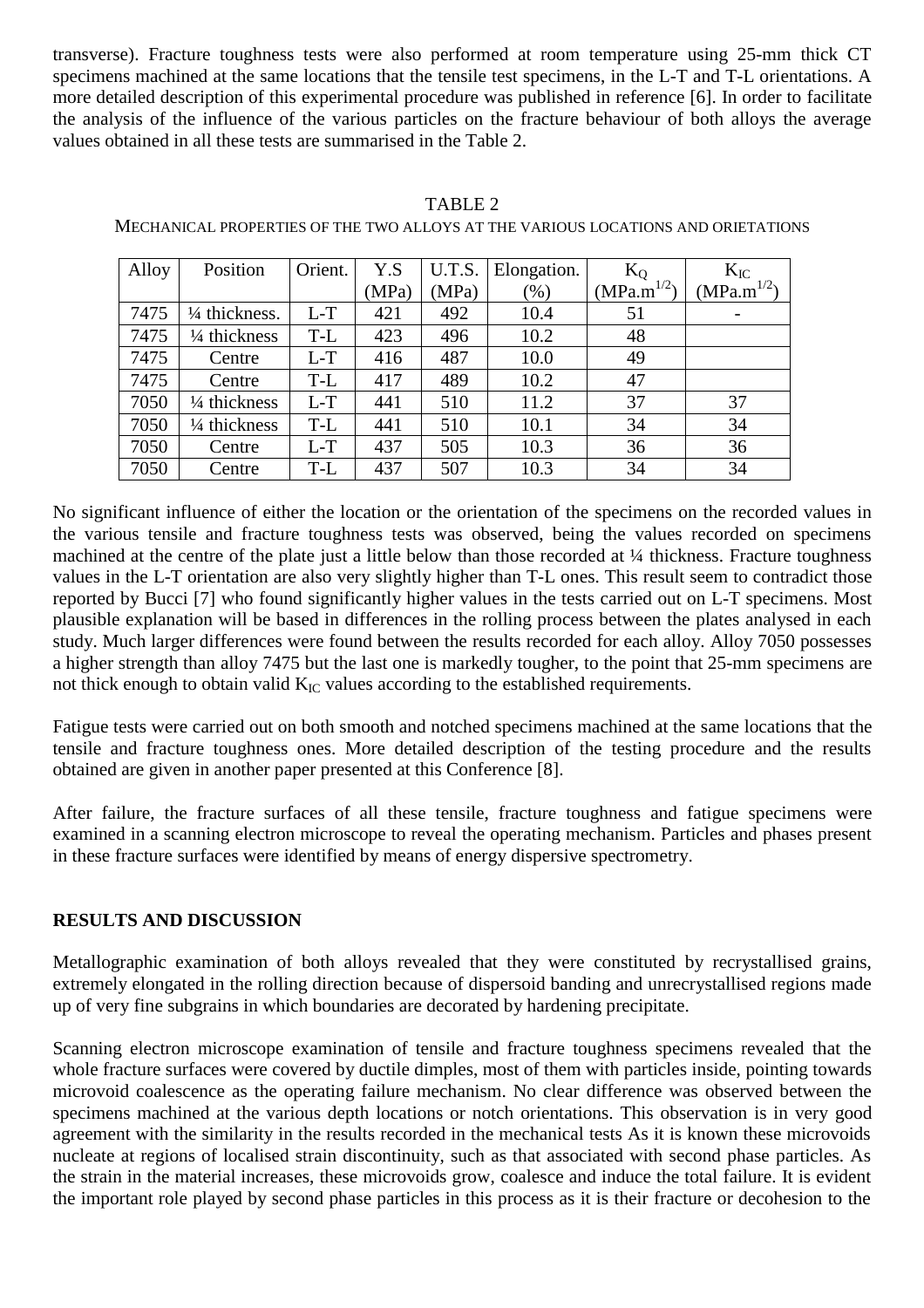matrix which leads to preferential paths for crack advance and reduces fracture toughness [9]. Consequently, the identification of the nature of these particles could help to improve the fracture toughness of these alloys.

As it has been previously indicated this identification of the various particles was carried out by means of energy dispersive spectrometry. A second analysis of each particle was performed using low beam energy to minimise its penetration into the sample and the contribution to the spectrum from the matrix that surrounds the particles.

No difference in the fracture morphology was observed between specimens machined at the two depth locations or in the longitudinal and transverse orientations. This result is in good agreement with the very similar values recorded in both tensile and fracture toughness tests corresponding to any location or orientation.

A large number of these precipitates observed in the alloy 7475 correspond to iron rich ones, varying the other elements, even if most of them corresponds to the aluminium-copper-iron type. Even if significant changes in the amount of these elements from one particle to another were found their identification as Al7Cu2Fe seems reasonable. Figure 1 exhibit a micrograph of the fracture surface of one specimen, where the larger particles (marked as A in the figure) belong to this type and most of the remaining particles, which are present also possess a certain amount of iron in their composition, associated to different amounts of other elements such as aluminium, copper, chromium, magnesium, silicon or titanium.

These observations revealed the marked influence of the iron rich particles to the failure process. The role played by these particles in the failure process is even more significant when it is considered that the amount of iron present in the composition of the alloy 7475 is limited to very low levels (maximum 0.12%). The negative effect of the iron contents can be also seen in reference [7] by a comparison between the values of toughness of the 7075 and 7475, that possess a very similar composition but the maximum amounts of iron and silicon in the first one are limited to markedly higher levels (0.50%). It has been pointed out that these coarse particles do not contribute to strength, but because they are brittle, they either fracture or separate from the matrix when the local strain exceeds a critical value. Consequently, they provide preferential crack paths ahead of a crack. When load is applied the existence of these preferential paths decreases the energy needed to propagate the advancing crack [4].

These observations clearly indicate that decreasing the volume fraction of these coarse intermetallic particles increases fracture toughness and resistance to crack propagation. A decrease in the number of these coarse particles could be achieved by putting them into solution during the heat treatment of the alloy. However, these particles can be hardly solved during the solution heat treatment as temperatures must be limited to a safe level to avoid the consequences of overheating or low melting of the various eutectics identified in these alloys such as the ternary  $Al-Mg<sub>5</sub>Al<sub>8</sub>-Mg<sub>3</sub>Zn<sub>3</sub>Al<sub>2</sub>$  whose melting points is only 450° C. It can be argued that the presence of copper in the composition of the 7XXX modifies the nature of the eutectics but the melting temperature of the quaternary Al-CuMgAl<sub>2</sub>-Mg<sub>3</sub>Zn<sub>3</sub>Al<sub>2</sub>-MgZn<sub>2</sub> is just 25° C higher [10] and the risk of localised melting is still very high. Consequently, the used approach to improve the toughness of this alloy by reducing the iron content and the possibility to form these large particles, seems to be the only reasonable practice, and a more strict control of this element is encouraged.

Moreover, a small number of iron free finer precipitates were detected in the fracture surfaces. Even if low beam energy was used to identify these phases a certain signal coming from the surrounding matrix cannot be completely discarded in the analysis of this particles. Probably to detect the finest ones will require the use of transmission electron microscopy but it is considered that their contribution to fracture toughness is through the increase in yield strength [11] and no through a change in the topography of the fracture surfaces.

Fracture surfaces of the tensile and fracture toughness specimens of the alloy 7050 also showed the presence of a notable number of iron rich particles that have contributed to the failure. Even if the aluminium-copperiron particles, similar to those in the alloy 7475, constituted a considerable percentage of the total, the nature of other particles is different. Most of the large particles found in this alloy possess aluminium, magnesium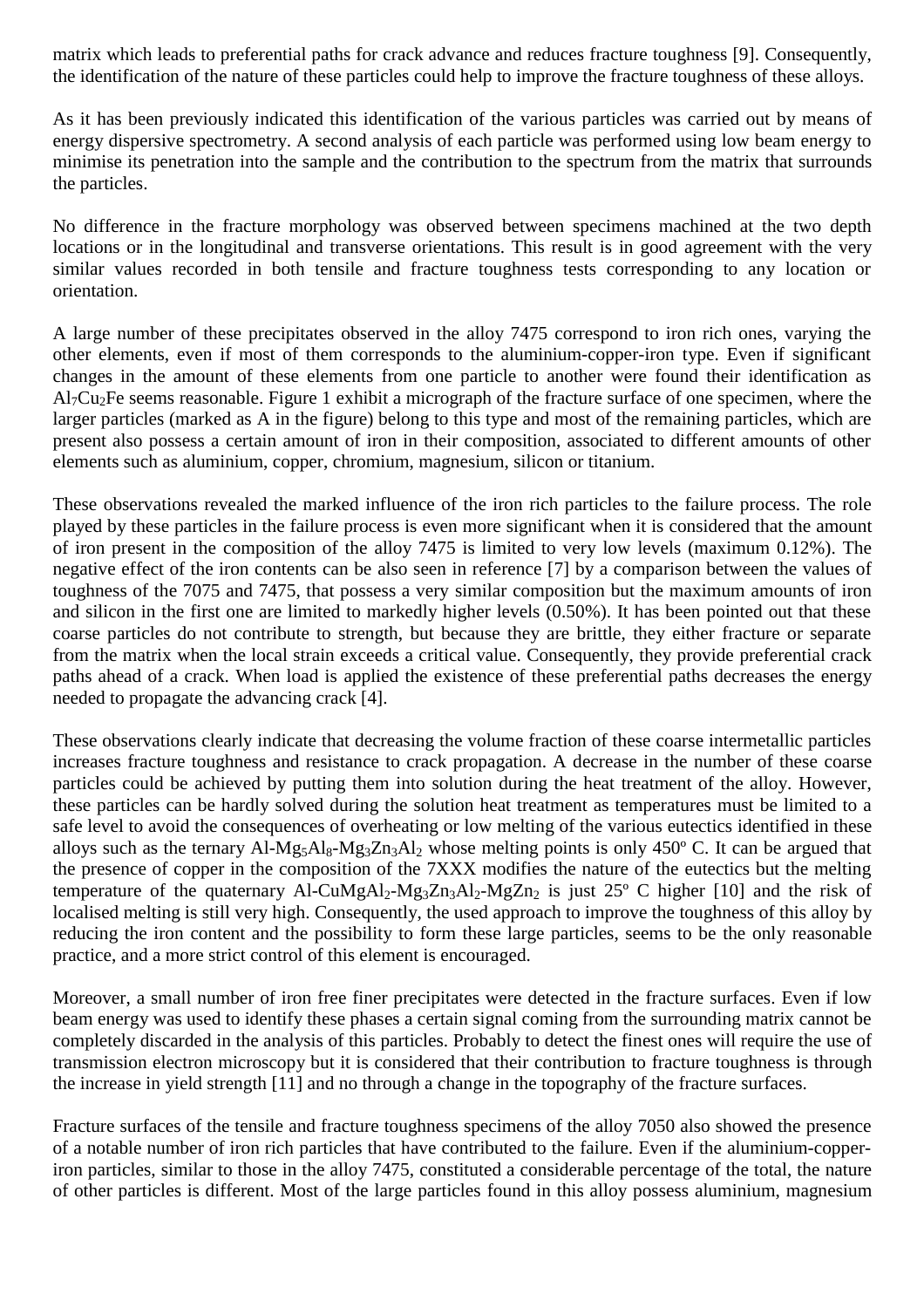and silicon. . The presence of coarse Mg<sub>2</sub>Si particles in the microstructure of 7XXX alloys was in a paper by Sanders and Staley [4] but in the present case particles possess also a high percentage of aluminium in their composition. The presence of this element in the X-ray spectrum could proceed from the surrounding matrix but the absence of other elements, which are present in the composition of the matrix and do not appear in this spectrum, seems to indicate that, at least, the majority of the aluminium comes from the particles that possess a certain amount of this element in their composition. Figure 2 shows an example of the particles that are present in the fracture surfaces of the specimens of this alloy.

Moreover, these observations point towards a stronger contribution of silicon and magnesium in both the formation of the particles and the failure process of the alloy 7050 than in the previously analysed alloy 7475, although the contents of these elements in both alloys are near identical, as it is clearly seen in Table 1. No clear explanation for this different behaviour has been found but the lower toughness of the alloy 7050 could be attributed to the contribution of these particles to the failure process. There is no evidence that Mg<sub>2</sub>Si or the iron rich particles enter the low melting eutectics [10] but the need to solve these coarse particles to achieve the required toughness could lead to localised melts. Once again the best practice is to prevent its presence in the material by a strict control of the contents of iron and, at least in this alloy, silicon.

Fractographic examination of the fatigue specimens revealed that fracture surfaces were mostly covered by striations than in those tested at highest stress amplitudes exhibited a wavy front and many secondary cracks (figure 3). Nevertheless, in some zones the presence of large particles was observed in both alloys. One example of these particles in the fracture surface of a fatigue specimen is shown in figure 4. These large particles have a negative effect on the fatigue performance, accelerating the failure process, as their decohesion to the surrounding matrix generates microvoids that facilitate the crack propagation. Most of the particles in the alloy 7050 are similar to those observed in the tensile and fracture toughness specimens. However, particles that accelerated the failure in alloy 7475 were formed by aluminium, copper, iron and chromium and those formed by aluminium, copper and iron that constituted the greatest number in the tensile and the fracture toughness specimens were scarcely detected.

Chromium is added to this alloy to form particles called dispersoids to modify dynamic recovery process and thus control static recrystallisation in hot worked products. To induce the desired effect this element must be retained in supersaturated solution and precipitate during subsequent heat treatment as  $Al<sub>12</sub>Mg<sub>2</sub>Cr$  particles [4]. However, neither the composition nor the size (clearly larger than that of the dispersoids) of the particles found in these fracture surfaces agree with this origin and most probably have been formed during the solidification process. No satisfactory explanation has been found for the difference between the particles that reduced the fracture toughness and those that accelerated the fatigue crack growth in the alloy 7475, as both type of specimens were machined from the same plate. In any case, the negative influence of iron in the performance of this alloy is confirmed as this element enters in the composition of these particles. In alloy 7050 zirconium is added instead of chromium to form the dispersoids and the nature of the particles must be different but, once again, a significant contribution of the iron, or silicon, rich particles to the failure process has been observed.

### **CONCLUSIONS**

a. - No clear difference in the fracture morphology was observed between specimens machined at the two depth locations or in the longitudinal and transverse orientations. This result is in good agreement with the very similar values recorded in the mechanical tests.

b. - Fractographic examination of tensile and fracture toughness tests revealed that the operating mechanism was microvoid coalescence in both alloys and the strong influence of the iron rich particles and encourages the recommendation of a strict control of the content of this element.

c. - Fracture toughness in the alloy 7050 is lower than in the alloy 7475 for any location or orientation. This lower toughness could be associated with differences in the nature of the particles contributing to the fracture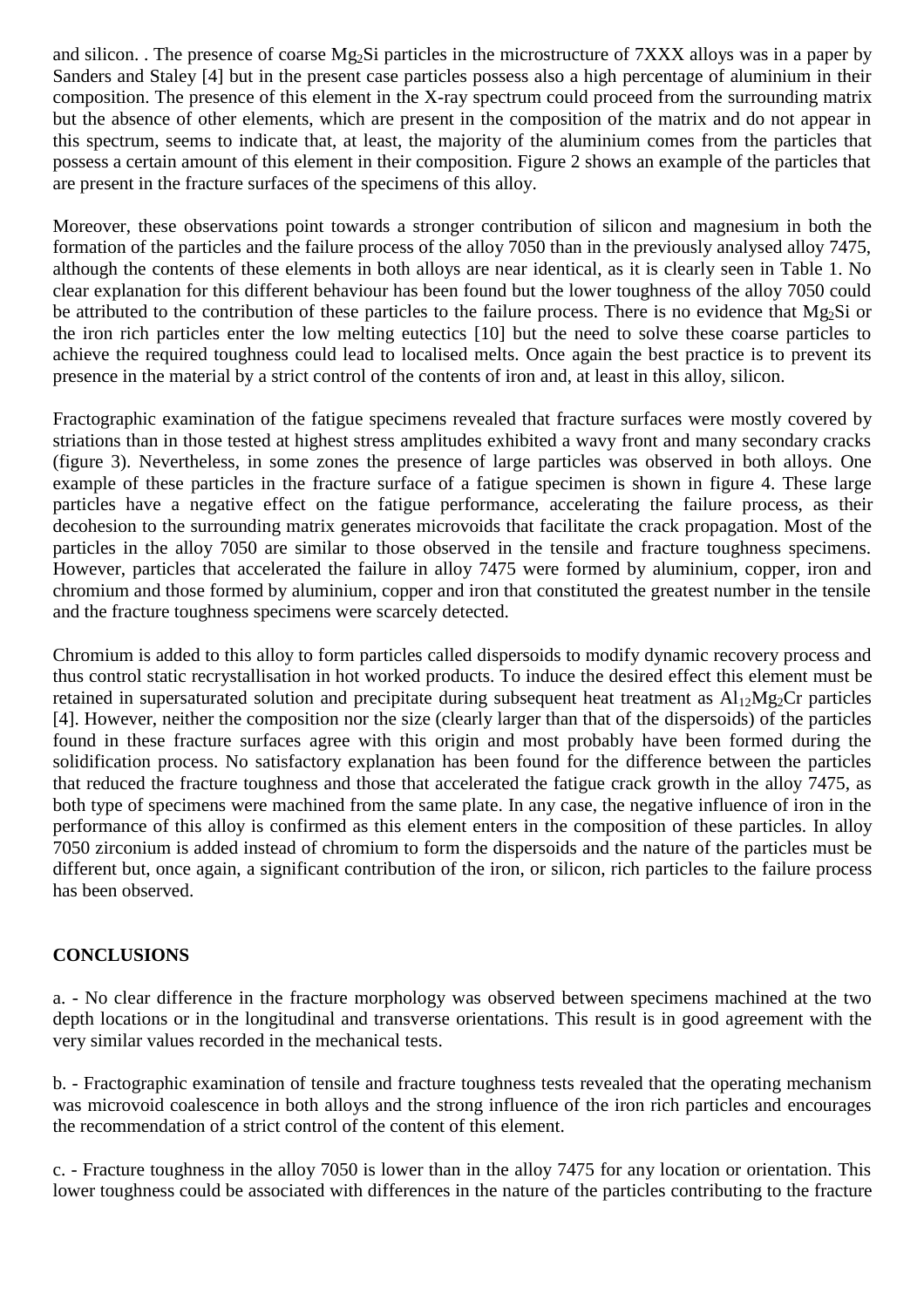process as not only aluminium-copper-iron large particles but also other formed by aluminium, silicon and magnesium contributed to the failure process.

d. - Fracture surfaces of the fatigue specimens were mostly covered by striations than in those tested at the highest stress amplitudes exhibited a wavy front and a large number of secondary cracks. Nevertheless, in some zones the presence of large particles, that accelerated the failure, was observed

e. -Particles found in the fracture surfaces of the tensile fracture toughness and fatigue specimens of the alloy 7050 are near identical. However, the particles detected in the alloy 7475 fatigue specimens (formed by aluminium, copper, iron and chromium) differed from those observed in the tensile or the fracture toughness ones. No reasonable explanation has been found for this discrepancy.

# **ACKNOWLEDGEMENT**

Plates used in the present study were supplied by Gamesa Aeronáutica which is gratefully acknowledged. Authors wish to thank also to the Basque Government for the support given to the research programme from which the present paper has been obtained.

# **REFERENCES**

1. Rendings K.H. (1994) *Metallic Structures used in Aerospace during 25 Years and Prospects*. SAMPE´94 15eme Conference Exposition International Toulouse. Jun.

2. Staley J.T, Liu J. and Hunt W.H. (1997) *Advanced Materials & Processes* **152**, 4, pp 17-22

3. Crane F.A.A. and Charles J.A. (1985) *Selection and Use of Engineering Materials*. Butterworths pp 216- 244

4. Sanders T.H. and Staley J.T. (1979) In: *Fatigue and Microstructure*. Meshii M. (Ed). ASM Metals Park Ohio, pp 467-522

5. Metallurgy of Heat Treatment and General Principles of Precipitation Hardening in *Aluminum, Properties and Physical Metallurgy*. (1984) ASM Metals Park. Ohio, pp 134-199

6. Atxaga G and Irisarri A.M. (1998) *Anales de Mecánica de la Fractura*. **15**, pp 192-197

7. Bucci R.J. (1979) Engng. Fract. Mech. **12**, pp 407-441

8 Atxaga G, Irisarri A.M, San Martín M and Plaza L.M. (2000) *Fatigue Behaviour of a Thick Plate of Aluminium Alloy 7475*. To be presented at this Conference.

9 Kerlins V. (1987) In: Metals Handbook. Ninth Edition. **12**. Fractography. ASM International. Materials Park Ohio, pp 12

10 Mondolfo L.F (1976). Aluminum alloys. Structure and properties. Butterworths, pp 842-882

11 Effects of Alloying Elements and Impurities on Properties. In: *Aluminum, Properties and Physical Metallurgy*. (1984) ASM Metals Park. Ohio. pp 200-241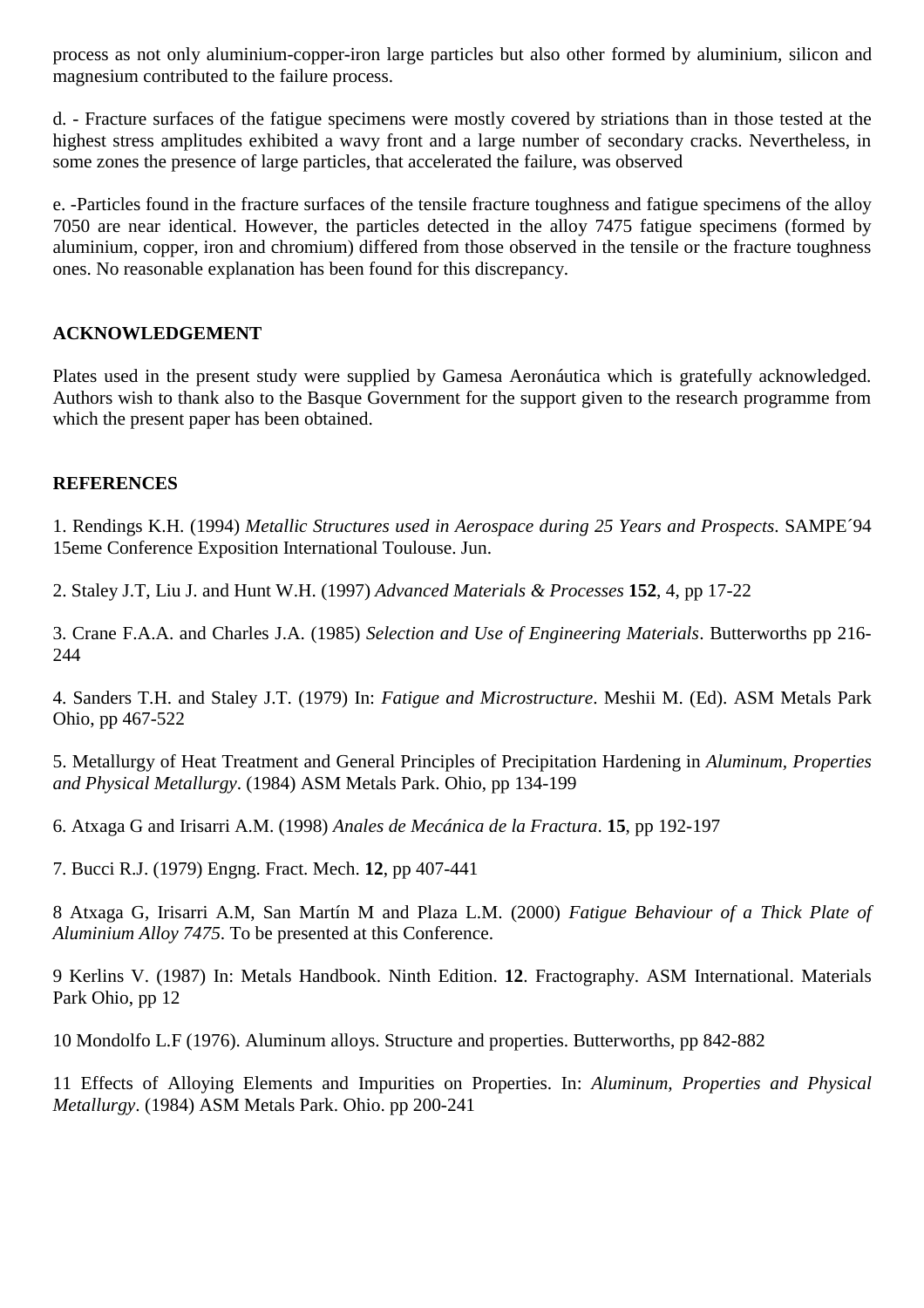

**Figure 1**. Micrograph Scanning Electron Microscope (X1000). Particles present in the fracture surface of one fracture toughness specimen of Alloy 7475. Particles marked as A correspond to aluminium-copper-iron, type, most of them with a composition near Al7Cu2Fe. Particles indicated as B are iron rich particles with various amount of aluminium, magnesium and silicon in their composition.



**Figure 2**. Micrograph Scanning Electron Microscope (X1000). Particles present in the fracture surface of one fracture toughness specimen of Alloy 7050. Particles marked as A correspond to aluminium-magnesiumsilicon and B to aluminium-copper-zinc-iron type.